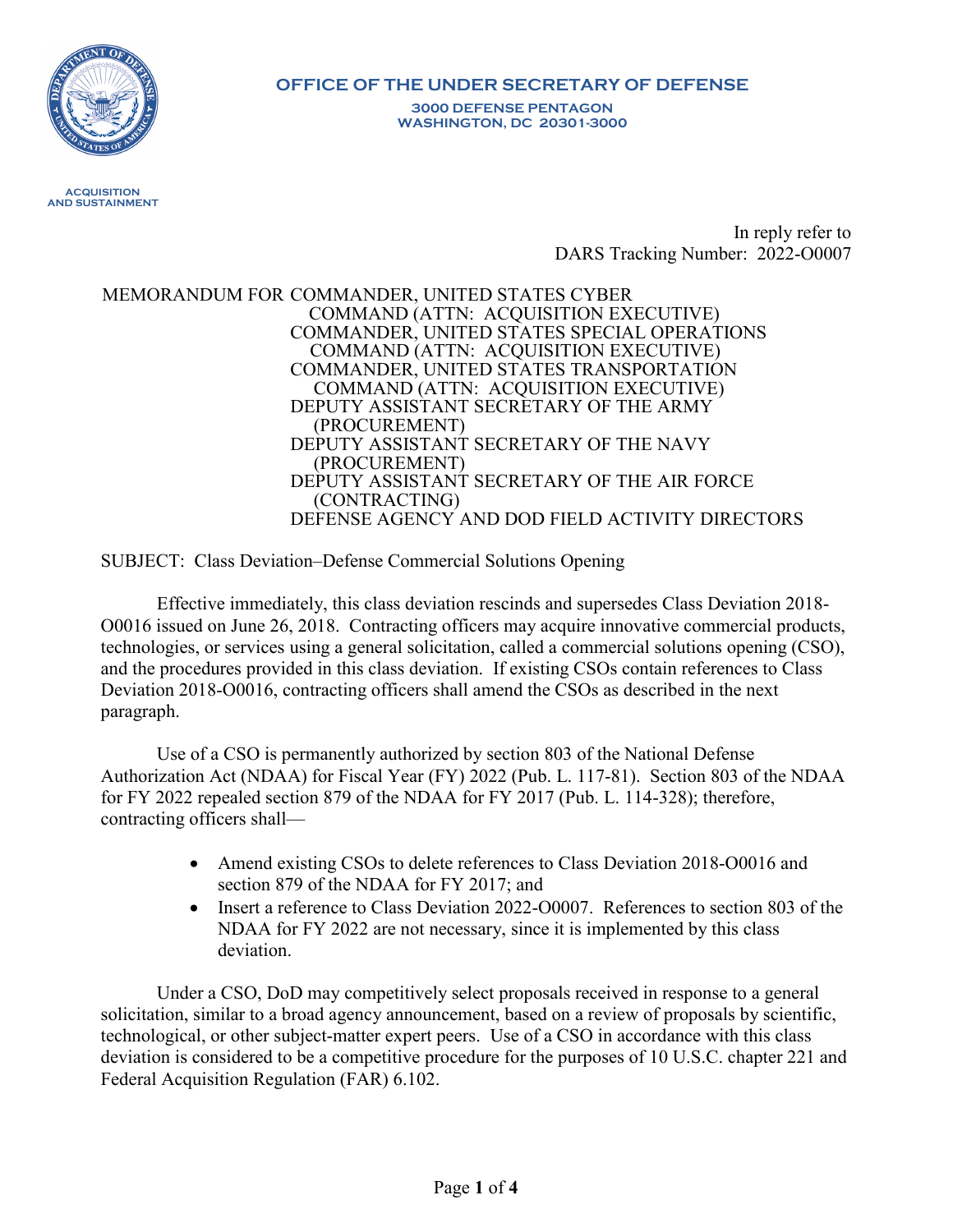Contracting officers shall treat items, technologies, and services acquired using a CSO as commercial products or commercial services. Notwithstanding the limitation in Defense Federal Acquisition Regulation Supplement (DFARS) 235.006-71, a CSO may be used to fulfill requirements for research and development, ranging from advanced component development through operational systems development. When using a CSO in acquisitions for research and development, contracting officers shall use the procedures in this class deviation in conjunction with FAR part 35.

Contracting officers may use a CSO only—

- To obtain solutions or potential capabilities that fulfill requirements, close capability gaps, or provide potential technological advancements that are new as of the date of submission of a proposal or that is a new application as of the date of submission of a proposal of a technology, process, or method existing as of such date;
- When meaningful proposals with varying technical or scientific approaches can be reasonably anticipated; and
- When the contract entered into under the program will be fixed-price, including fixedprice incentive contracts.

When using a CSO, contracting officers shall ensure the CSO—

- Describes the agency's interest, either for an individual program requirement or for broadly defined areas of interest covering the full range of the agency's requirements;
- Describes the criteria for selecting proposals, their relative importance, and the method of evaluation, including, where applicable, the potential type of data rights that may be determined necessary to meet DoD's minimum needs;
- Specifies the period of time during which proposals submitted in response to the CSO will be accepted;
- Contains instructions for the preparation and submission of proposals; and
- Uses "S" in position 9 and "C" in position 10 of the procurement instrument identifier to identify the solicitation as a CSO.

Contracting officers shall publicize a notice of availability of a CSO through the Governmentwide point of entry at least annually, and, if authorized pursuant to FAR subpart 5.5, may also publish a notice in noted scientific, technical, or engineering periodicals. Synopsis under FAR subpart 5.2 of individual contract actions under the CSO is not required. The notice published pursuant to this paragraph fulfills the synopsis requirement.

The primary evaluation factors for selecting proposals for award shall be technical, importance to agency programs, and funds availability. Price shall be considered to the extent appropriate, but at a minimum, to determine that the price is fair and reasonable.

Proposals received as a result of a CSO shall be evaluated in accordance with evaluation criteria specified therein through the review of such proposals by scientific, technological, or other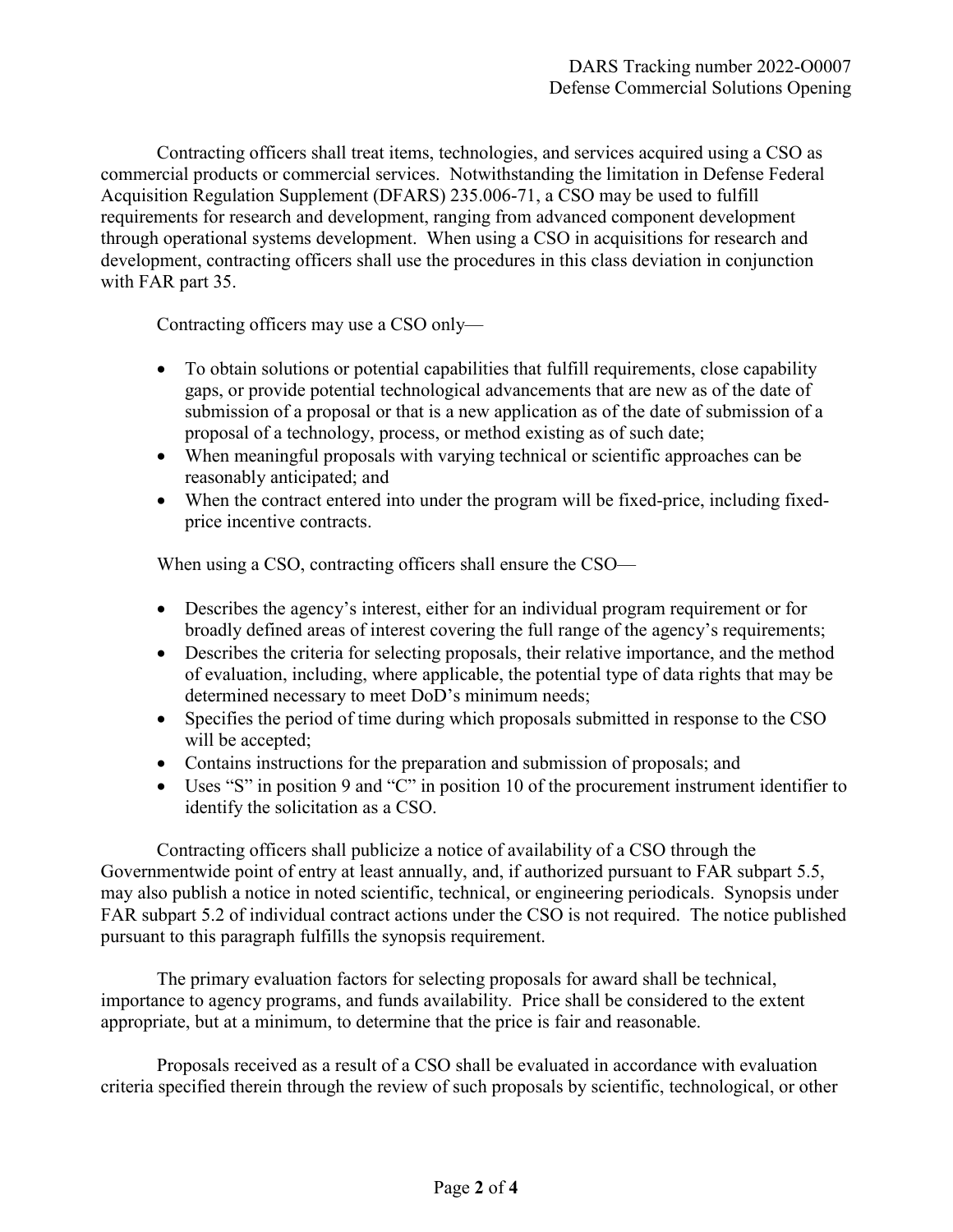subject-matter expert peers. Written evaluation reports on individual proposals are required, but proposals need not be evaluated against each other since they are not submitted in response to a common performance work statement or statement of work.

The requirements of DFARS 215.371-2 do not apply to acquisitions of innovative items, technologies, or services under a CSO pursuant to this class deviation.

Contracting officers shall not award contracts in excess of \$100 million pursuant to a CSO without a written determination from the Under Secretary of Defense for Acquisition and Sustainment (USD(A&S)) or the cognizant service acquisition executive of a military department of the efficacy of the effort to meet mission needs of DoD or the relevant military department. In order to secure USD(A&S) approval, send the written determination, along with a request for USD(A&S) review and approval, via email to the Defense Pricing and Contracting (DPC) Contract Policy Directorate (CP) at *[osd.pentagon.ousd-a-s.mbx.dpc-cp@mail.mil](mailto:osd.pentagon.ousd-a-s.mbx.dpc-cp@mail.mil)*. Requests for approval of the written determination by the cognizant service acquisition executive shall follow military department policy and procedures.

Not later than 45 days after the award of a contract under a CSO for an amount exceeding \$100 million, the USD(A&S) will notify the congressional defense committees of such award. To facilitate reporting, not later than 1 day after the award of a contract exceeding \$100 million under the CSO authority, the contracting officer shall—

- Prepare a notice of award for the congressional defense committees that includes
	- o A description of the innovative commercial product, commercial service, or technology acquired;
	- o A description of the requirement, capability gap, or potential technological advancement with respect to which the innovative commercial product, commercial service, or technology acquired provides a solution or a potential new capability;
	- o The contract award amount; and
	- o Identification of the contractor awarded the contract; and
- Submit the notice of award to USD(A&S) via the cognizant service acquisition executive of a military department for signature, if applicable.
	- o In order to secure USD(A&S) signature, send the notice of award, along with a request for USD(A&S) signature, via email to DPC/CP at *[osd.pentagon.ousd-a](mailto:osd.pentagon.ousd-a-s.mbx.dpc-cp@mail.mil)[s.mbx.dpc-cp@mail.mil](mailto:osd.pentagon.ousd-a-s.mbx.dpc-cp@mail.mil)*.
	- o Requests for approval of a notice of award by the cognizant service acquisition executive shall follow military department policy and procedures.

Contracting officers shall ensure that contract files document the market research and rationale supporting a conclusion that the requirements of this class deviation have been satisfied.

As used in this class deviation, "innovative" means any technology, process, or method, including research and development, that is new as of the date of submission of a proposal, or any application that is new as of the date of submission of a proposal of a technology, process, or method existing as of such date.